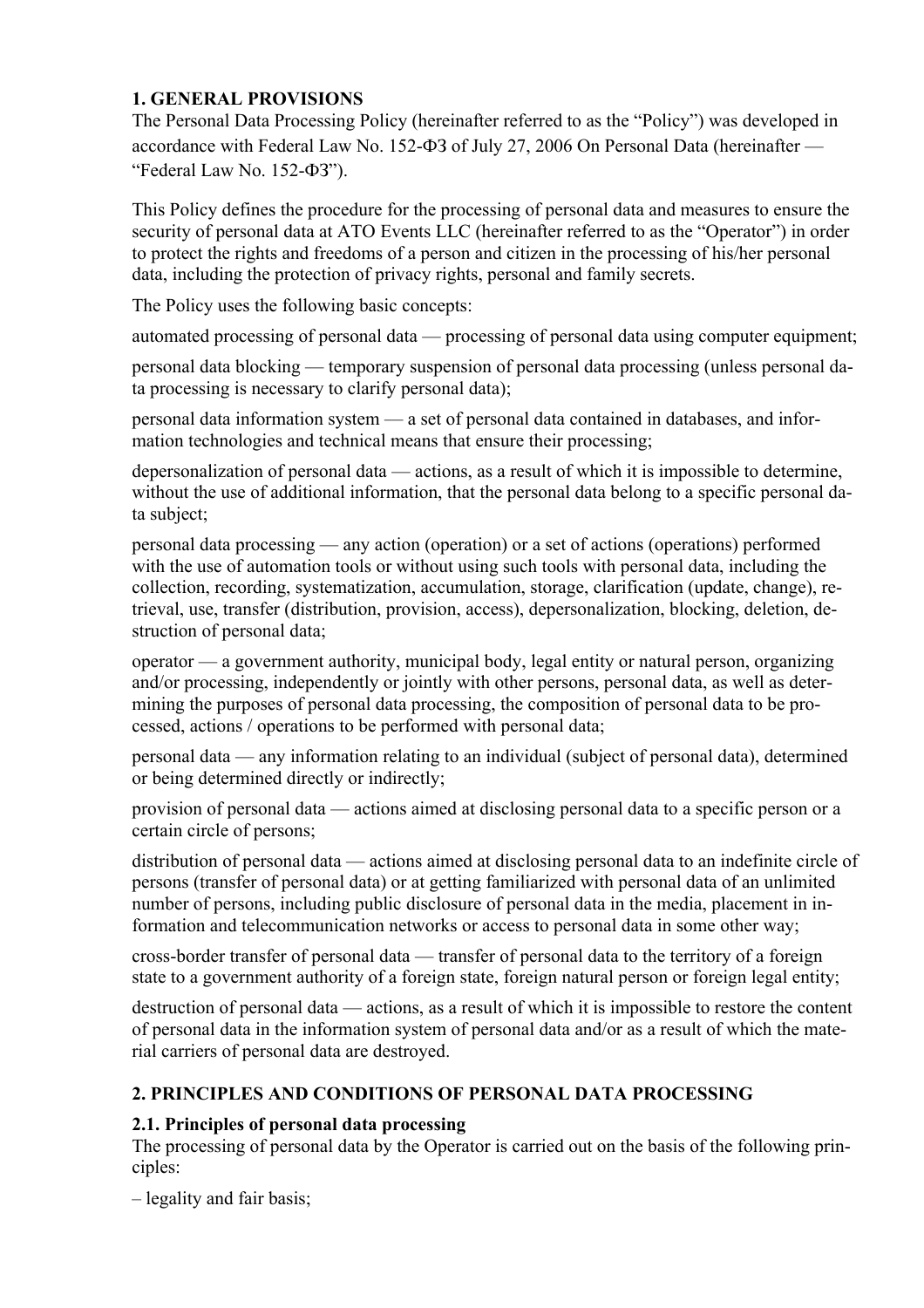– limiting the processing of personal data to the achievement of specific, pre-defined and legitimate objectives;

– inadmissibility of personal data processing that is incompatible with the purposes of collecting personal data;

– inadmissibility of merging databases containing personal data that are processed for incompatible purposes;

– processing only those personal data that correspond to the purposes of their processing;

– conformance of the content and volume of processed personal data with the stated processing objectives;

– inadmissibility of processing personal data which are redundant in relation to the stated purposes of their processing;

– ensuring that the accuracy, sufficiency and relevance of personal data correspond to the purposes of personal data processing;

– destruction or depersonalization of personal data upon achieving the objectives of their processing or in case of loss of the need to achieve these objectives, or if it is impossible for the Operator to correct the violations of personal data, unless otherwise provided for by federal law.

#### **2.2. Conditions for personal data processing**

The Operator shall proceed to process personal data if at least one of the following conditions is available:

– the consent of the subject of personal data to the processing of his/her personal data;

– processing of personal data is necessary to achieve the goals stipulated by the international treaty of the Russian Federation or the law, for the implementation and fulfillment of the functions, powers and duties imposed by the legislation of the Russian Federation on the Operator;

– processing of personal data is necessary for the administration of justice, the execution of a judicial act, an act of another body or official, subject to execution in accordance with the legislation of the Russian Federation on enforcement proceedings;

– processing of personal data is necessary for the execution of a contract that the subject of personal data is a party to, the beneficiary or the guarantor, as well as for the conclusion of a contract initiated by the subject of personal data or a contract under which the subject of personal data is the beneficiary or the guarantor;

– processing of personal data is necessary to exercise the rights and legitimate interests of the Operator or third parties, or to achieve socially significant goals, provided that this does not violate the rights and freedoms of the subject of personal data;

– processing is carried out of personal data, access of an unlimited number of persons to which is provided by the subject of personal data or at his/her request (hereinafter — "publicly available personal data");

– processing of personal data subject to publishing or mandatory disclosure in accordance with federal law.

#### **2.3. Confidentiality of personal data**

The Operator and other persons who have obtained access to personal data are prohibited to disclose to third parties and to distribute personal data without the consent of the subject of personal data, unless otherwise provided for by federal law.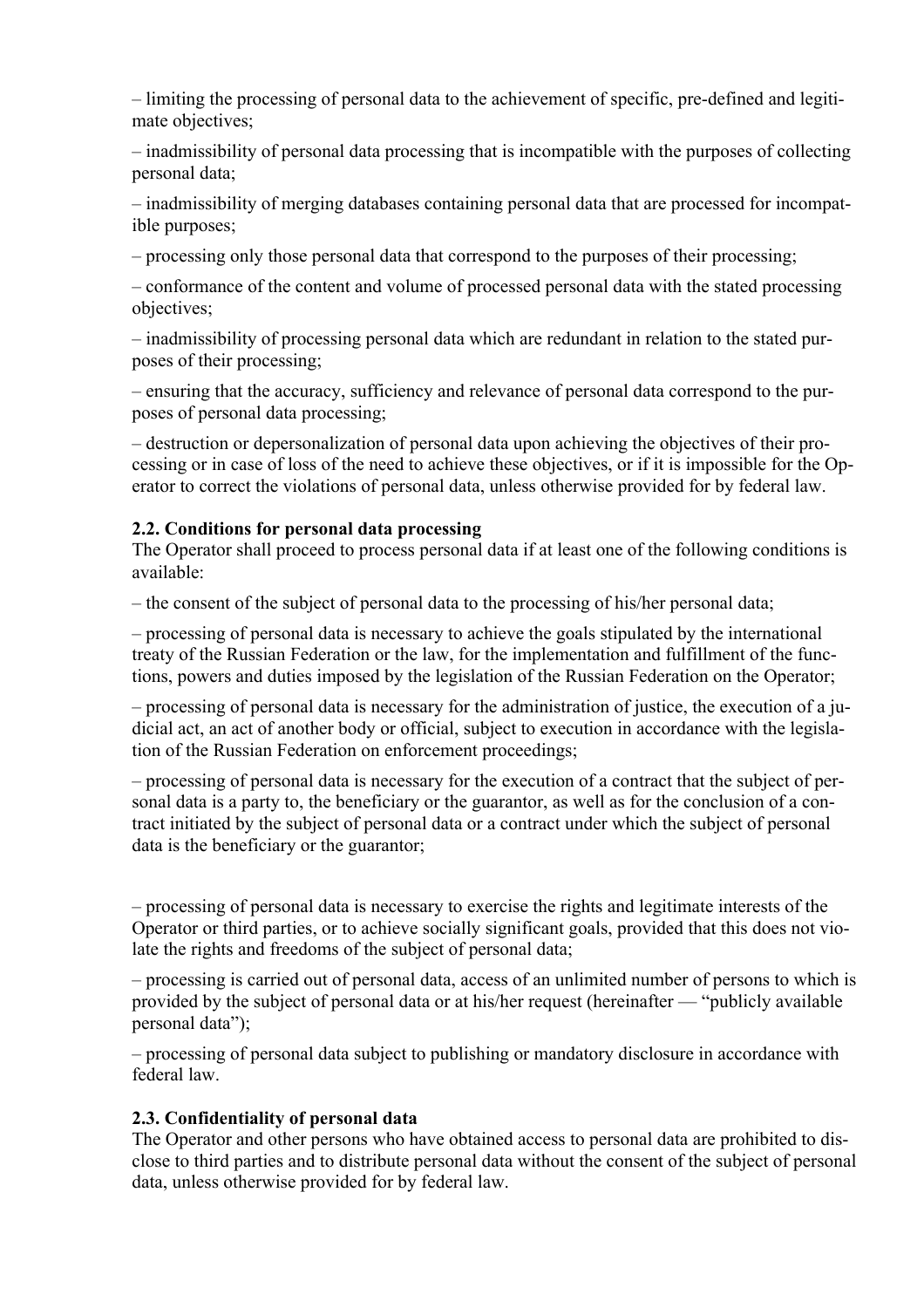# **2.4. Generally accessible sources of personal data**

In order to provide informational support, the Operator can create publicly accessible sources of personal data of subjects, including reference books and address books. With the written consent of the subject of personal data, publicly available sources of personal data may include his/her last name, first name, middle name, date and place of birth, position, contact telephone numbers, e-mail address and other personal data provided by the subject of personal data.

Information about the subject shall be excluded from publicly available sources of personal data at any time at the request of the subject or by decision of a court or other authorized government body.

## **2.5. Special categories of personal data**

The processing by the Operator of special categories of personal data relating to the race, nationality, political views, religious or philosophical beliefs, health status, intimate life is allowed in the following cases:

– the subject of personal data has agreed in writing to the processing of his/her personal data;

– personal data are made publicly accessible by the subject of personal data;

– processing of personal data is carried out in accordance with the legislation on government social assistance, labor legislation, legislation of the Russian Federation on state pensions, and on labor pensions;

– the processing of personal data is necessary to protect the life, health or other vital interests of the subject of personal data or the life, health or other vital interests of other persons, but it is impossible to obtain the consent of the subject of personal data;

– the processing of personal data is carried out for medical and preventive purposes, in order to establish a medical diagnosis, the provision of medical and social services, provided that the processing of personal data is carried out by a person professionally engaged in medical activities and obligated in accordance with the legislation of the Russian Federation to keep medical secrecy;

– the processing of personal data is necessary to establish or exercise the rights of the subject of personal data or third parties, as well as in connection with the administration of justice;

– the processing of personal data is carried out in accordance with the legislation on mandatory types of insurance or with insurance legislation.

The processing of special categories of personal data shall be immediately terminated if the reasons for the processing of these data have been eliminated, unless otherwise provided for by federal law.

The processing of personal data on criminal record may be carried out by the Operator only in cases and in the manner defined by federal laws.

### **2.6. Biometric personal data**

Biometric personal data — information that characterizes the physiological and biological characteristics of a person, on the basis of which it is possible to establish his/her identity — can be processed by the Operator only with the written consent of the subject.

### **2.7. Assignment of personal data processing to another person**

The Operator has the right to entrust the processing of personal data to another person / entity on the basis of an agreement with this person / entity with the consent of the subject of personal data, unless otherwise provided for by federal law. The person / entity that processes personal data on behalf of the Operator is obliged to comply with the principles and rules of personal data processing provided for by Federal Law No. 152-ФЗ.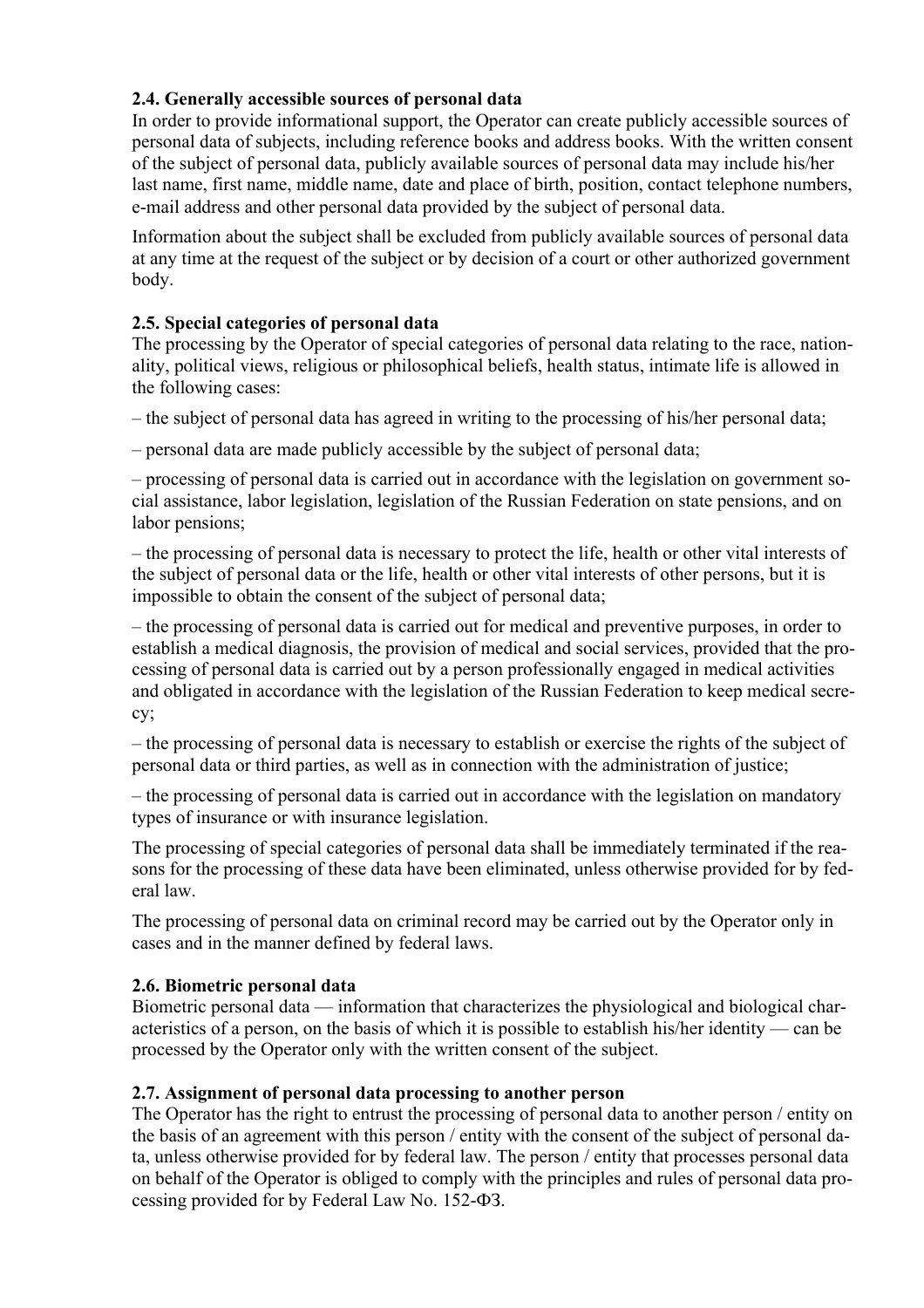### **2.8. Cross-border transfer of personal data**

Before such transfer, the Operator is obliged to ensure that the foreign state into whose territory it is supposed to transfer personal data ensures adequate protection of the rights of the subjects of personal data.

Cross-border transfer of personal data to the territory of foreign states that do not provide adequate protection of the rights of personal data subjects may be carried out in the following cases:

– written consent of the subject of personal data to the cross-border transfer of his/her personal data;

– execution of a contract to which the subject of personal data is a party.

## **3. RIGHTS OF THE SUBJECT OF PERSONAL DATA**

### **3.1. Consent of the subject of personal data to the processing of his/her personal data**

The subject of personal data makes a decision on the provision of his/her personal data and agrees to their processing freely, of his/her own will and in his/her interests. Consent to the processing of personal data may be given by the subject of personal data or his/her representative in any form that allows to confirm the fact of its receipt, unless otherwise established by federal law.

The Operator is obliged to provide evidence of the consent of the subject of personal data to the processing of his/her personal data or proof of the existence of grounds specified in Federal Law No. 152-ФЗ.

### **3.2. Rights of the subject of personal data**

The subject of personal data has the right to receive information from the Operator regarding the processing of his/her personal data, if such a right is not limited by applicable federal laws. The subject of personal data has the right to require the Operator to clarify his/her personal data, to block or destroy it if the personal data is incomplete, outdated, inaccurate, illegally obtained or not necessary for the stated purpose of processing, as well as to take measures provided for by law to protect his/her rights.

The processing of personal data for the purpose of promoting goods, works, services in the market by making direct contacts with a potential consumer using means of communication, as well as for political campaigning, is allowed only with the prior consent of the subject of personal data.

This processing of personal data shall be deemed to be carried out without the prior consent of the subject of personal data, unless the Company proves that such consent was obtained.

The Operator is obliged to immediately stop, at the request of the subject of personal data, the processing of his/her personal data for the above purposes.

It is forbidden to make decisions based solely on automated processing of personal data that give rise to legal consequences in relation to the subject of personal data or otherwise affect his/her rights and legitimate interests, except in cases provided for by federal laws or if there is a written consent given by the subject of personal data.

If the subject of personal data believes that the Operator is processing his/her personal data in violation of the requirements of Federal Law No. 152-ФЗ or otherwise violates his/her rights and freedoms, the subject of personal data has the right to appeal against the Operator's actions or omissions to the Authorized Body for the Protection of Rights of Personal Data Subjects or to a court of law.